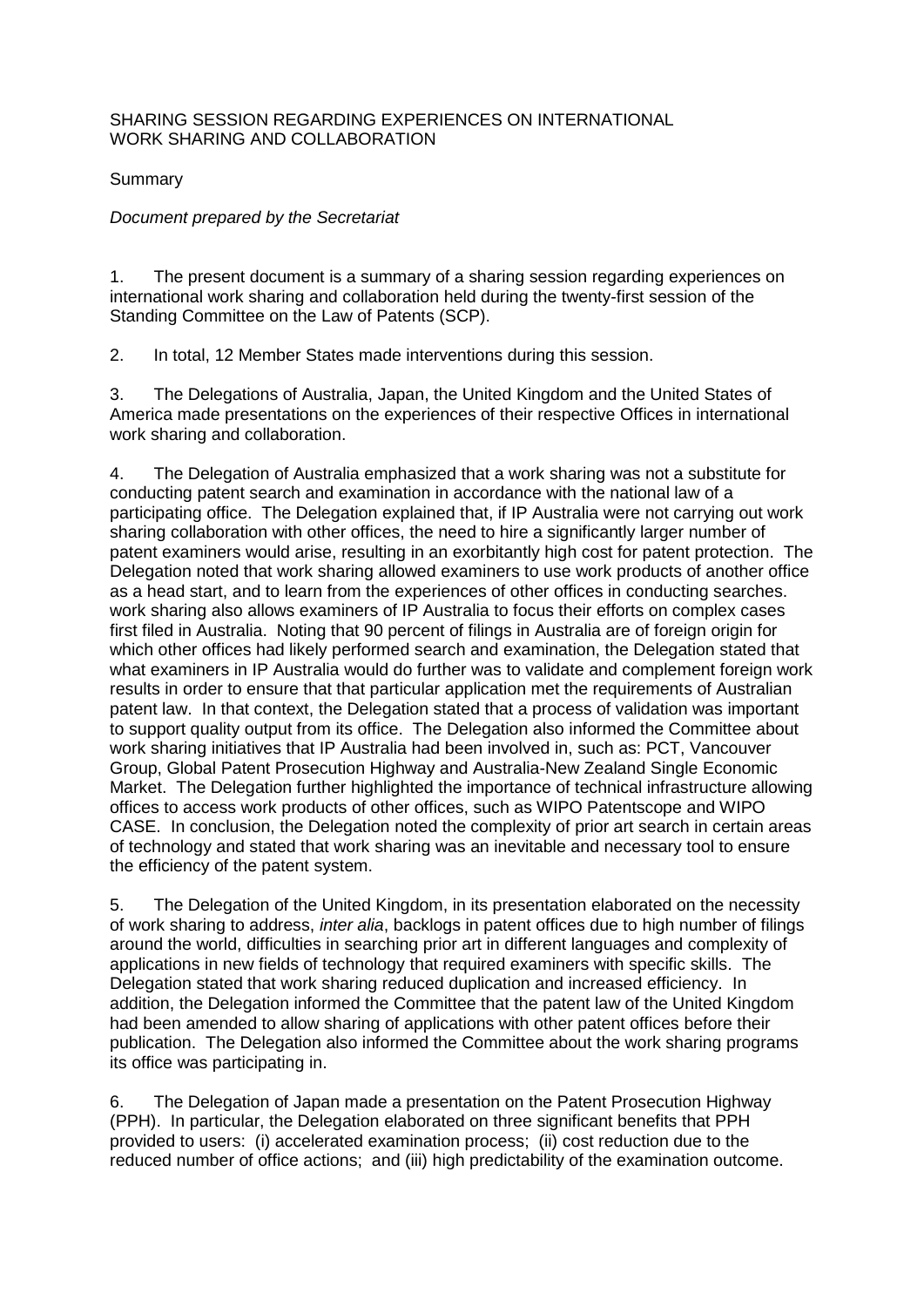The Delegation also emphasized that PPH was not aimed at harmonizing substantive examination.

7 The Delegation of the United States of America informed the Committee about the USPTO experience with work sharing, in particular, the PPH. The Delegation spoke about the evolution of work sharing programs, benefits of such programs, and thoroughly elaborated on work sharing pilots the USPTO was involved in.

8. The Delegation of the Republic of Korea also shared the experience of its office on work sharing and elaborated in particular on bilateral and multilateral work sharing arrangements, such as PPH, PCT collaborative search and examination, joint prior art search program and the KIPO-USPTO pilot. In addition to these programs, the Delegation informed the SCP about COBOA (collaboration before office action), which was a new work sharing initiative proposed by KIPO.

9. The Delegation of Spain also informed the Committee about the PPH agreements that its office had signed with other offices. The Delegation stressed that work sharing programs promoted quality of patents independently of the level of development of countries and their patent offices. The Delegation also discussed, *inter alia*, the impediments to effective use of search and examination results of other offices. In particular, the Delegation emphasized the need for improvement of automatic translation tools and the need to make all documents produced during patent prosecution process available through the Internet.

10. A number of other Delegations also shared their experiences in work sharing and collaboration initiatives. The Delegations of Ecuador and Ireland stated that their national patent offices also took advantage of the work product produced by other offices in conducting search and examination of national applications. In addition, the Delegation of Ireland stated that as its patent office was very small with only three examiners processing applications in various fields of technology, the decision on how to allocate resources deserved careful consideration. The Delegation noted in particular that without work sharing, it would not be possible for its office to reach a required level of quality. The Delegation also reassured that while the examiners of its office used work results of other offices, the national law was being applied. The Delegation of Paraguay also stated that its small office had been using work results produced by other offices and noted that they were very useful.

11. The Delegation of Kenya stated that in order for examiners in developing countries to be able to understand and analyze search and examination reports produced by other offices, capacity building was needed. The Delegation sought further clarifications on the question of necessity, feasibility and beneficiaries in work sharing initiatives. With respect to capacity building, the Delegation of China also stressed that it was an important prerequisite for international work sharing.

12. The Delegation of Australia, in responding to a question on necessity of work sharing, noted the growing number of patent applications filed around the world and related backlogs. The Delegation stated that work sharing was one way of resolving that problem. As regards feasibility, the Delegation referred to the possibility of accessing foreign work products electronically. The Delegation noted that IP Australia also published search strategies used by examiners in carrying out prior art search and encouraged other offices to do the same. Regarding the beneficiaries, the Delegation stated that while the first beneficiary was an applicant, the eventual beneficiary of work sharing was society as a whole, as such programs aimed to ensure that patents were not granted to inventions which did not comply with the patentability requirements of the particular country. The Delegation also informed the Committee about the initiatives IP Australia had been undertaking to build capacity of examiners from other patent offices.